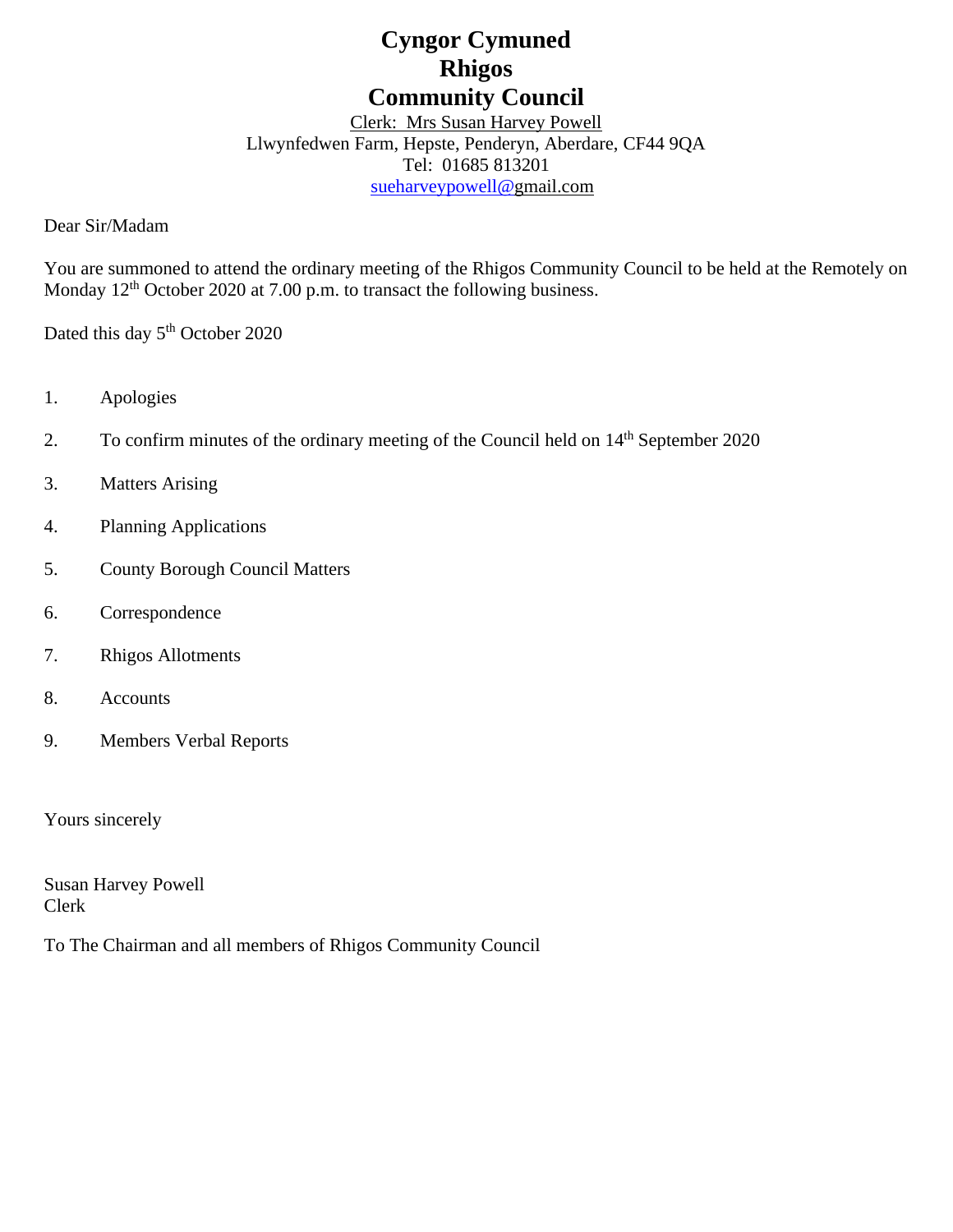## **Rhigos Community Council**

Minutes of the ordinary meeting of Rhigos Community Council held at Rhigos Community Centre on Monday 14<sup>th</sup> September 2020 at 7.00 p.m.

Present: Cllrs. P Oliver, C Hopes, H Wagner, M Evans, G Thomas, A Sukran

Apologies: Cllr. L Leach, O Morgan

Cllr. Oliver welcomed new councillor A Sukran

### **2020/65 Minutes**

It was resolved to confirm Minutes of the Ordinary Meeting of the Council held on 14<sup>th</sup> September 2020

### **2020/66 Re-opening of Community Centre**

A meeting was held at the community centre on Tuesday 8<sup>th</sup> September attended by Cllrs. Oliver, Wagner, Evans and Maull. After discussion it was decided due to the Coronavirus regulations the community centre will remain closed until further notice.

### **2020/67 Declaration of Interest**

None recorded

### **2020/68 Matters Arising**

- a. Bike Track Cwm Hwnt Nothing to report
- b. Land at Hirwaun Roundabout Nothing to report
- c. Substation Nothing to report

## d. Old Parish Road – **Report on 16 July Virtual Meeing.**

I attended the video link meeting with Neath Port Talbot Council as outlined as follow :-

A report was issued prior to the meeting outlining five proposed options.

|                                                |     | Responses. % of responses |
|------------------------------------------------|-----|---------------------------|
| Option 1 (Through Road-Forestry Track).        | 24. | 8.89                      |
| Option 2 (Bridleway with Car Parks).           | 73. | 27.04                     |
| Option 3 (Bridleway with Car Park and          |     |                           |
| Link to proposed bridge).                      | 88. | 32.59                     |
| Option 4 (Through Road with Tarmac finish) 75. |     | 27.78                     |
| Option 5 (Road not to open in any form).       |     | 1.85                      |
| No clear option.                               |     | 1.85                      |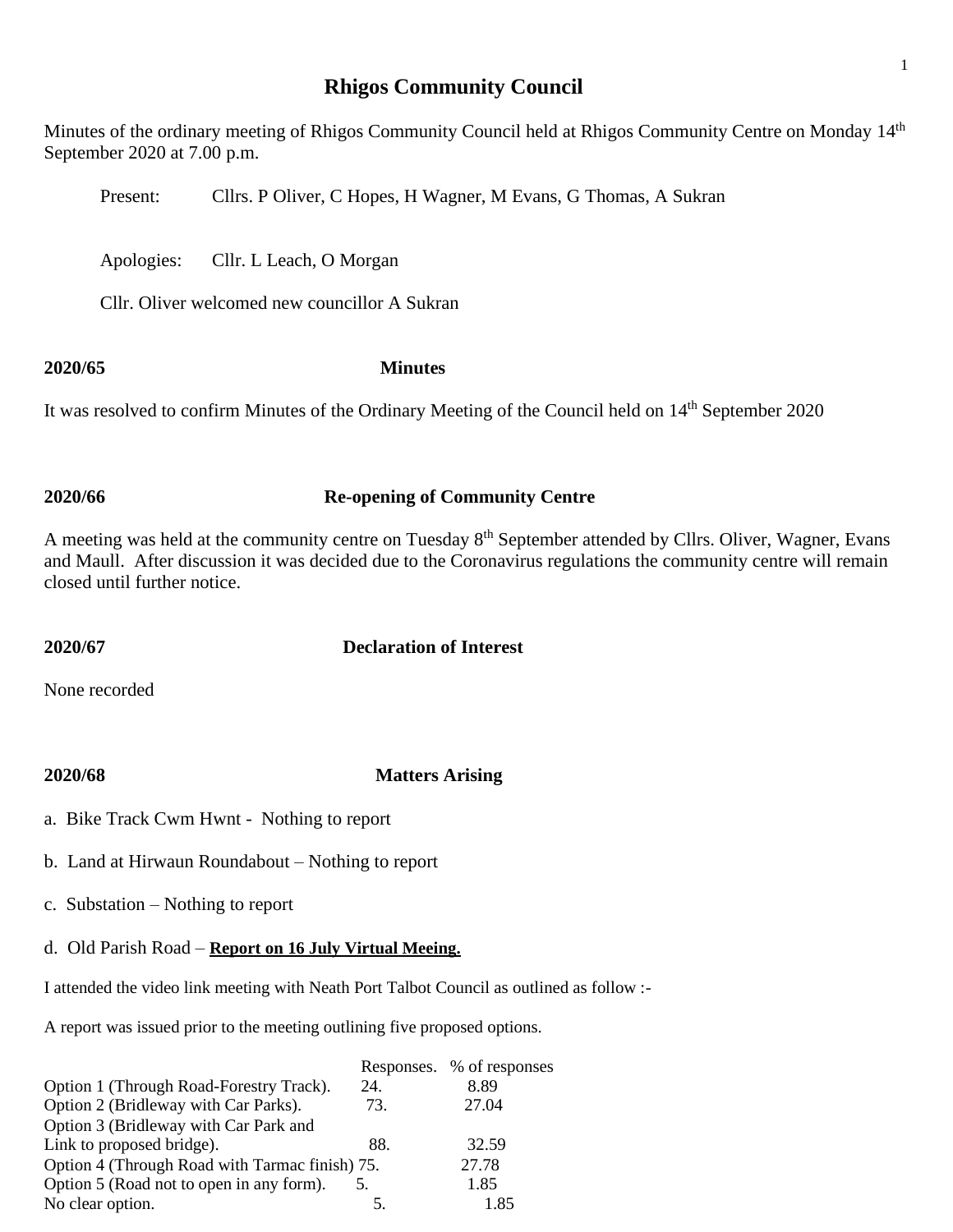Over all adding options 1 and 4 both supporting a through road/track equalled 36.67%. While adding options 2 and 3 both supporting a Bridleway equalled 59.63%

There were 270 respondents

180 respondents came from the Neath Port Talbot area. 90 respondents came from The Rhondda Cynon Taf Area.

Respondents from residents of Rhigos . Option 1 (17.98%); Option 2 (-); Option 3 (5.62%); Option 4 (75.28%); Option 5 (-); No clear option (1.12%). Therefore 93.26% of Rhigos residents supported options 1 or 4, a through road, with 75.28% indicating that a tarmac road would be their only option.

Respondents from residents of Cwmgrach. Option 1 (3.64%); Option 2 (41.82%); Option 3 (46.67%); Option 4 (3.03%); Option 5 (2.42%); No clear option (2.42%). Therefore 88.49% of Cwmgrach residents supported options 2 or 3; a Bridleway with Car Parks.

Respondents from residents of Glyneath. Option 1 (13.33%); Option 2 (26.67%); Option 3 (40%); Option 4 (13.33%); Option 5 (6.67%); No clear option (-). Residents from Glyneath also favoured options 2 or 3 at (66.67%).

Overall 59.63% of respondents favoured an option that included a Bridleway with 35.93% preferring a through road (forestry or tarmac) option, with the remainder as either closed road or no clear option.

At the video link meeting. Celtic Energy opened by stating that the through road with tarmac would take all the finance set aside and would leave nothing for amenity and clearly indicated their preferred position as a Bridle way option. I indicated my extreme disappointment at this statement that was made before discussion had started.

During the discussion members from the Neath Port Talbot mainly supported the Bridleway option stating such matters as speeding; fly tipping and drugs abuse as reasons not to have a through road for vehicles.

I made the case for a through road, with a tarmac surface, stating the need for Rhigos Residents to have an alternative route as Rhigos Road has been blocked at both ends with flood and fallen trees. Also included access to the Glyneath Surgery. Also there is the duty to provide equality of access for those who are less mobile and wish to stop and enjoy the attractive countryside in this area. The case was also made that a fund was set aside for the purpose.

Celtic Energy stated that any fund set aside was for the ten year after care programme for the whole restoration and that they estimate that only around £300,000 would be available to be dedicated to any proposal for the road.

At the end of the meeting each of four ward members stated their preferences, all indicated separate preferences for option 1;2; 3; and 4. My preference was obviously option 4.

The bottom line, of course, is that it will be Celtic Energy that make the planning application to Neath Port Talbot Planning Department and it will be an application of their choice. Whatever application they choose will be the only option for determination.

Because of this I am making further enquiries regarding previous consents and variations; level of dedicated funds and what is the dedicated purpose?

Further this determination will be made by delegated decision of Neath Port Talbot officers (in consultation with ward members), unless "called in" to committee by a Neath Port Talbot councillor. In addition to this any "call in " would have to be agreed by the chair of planning.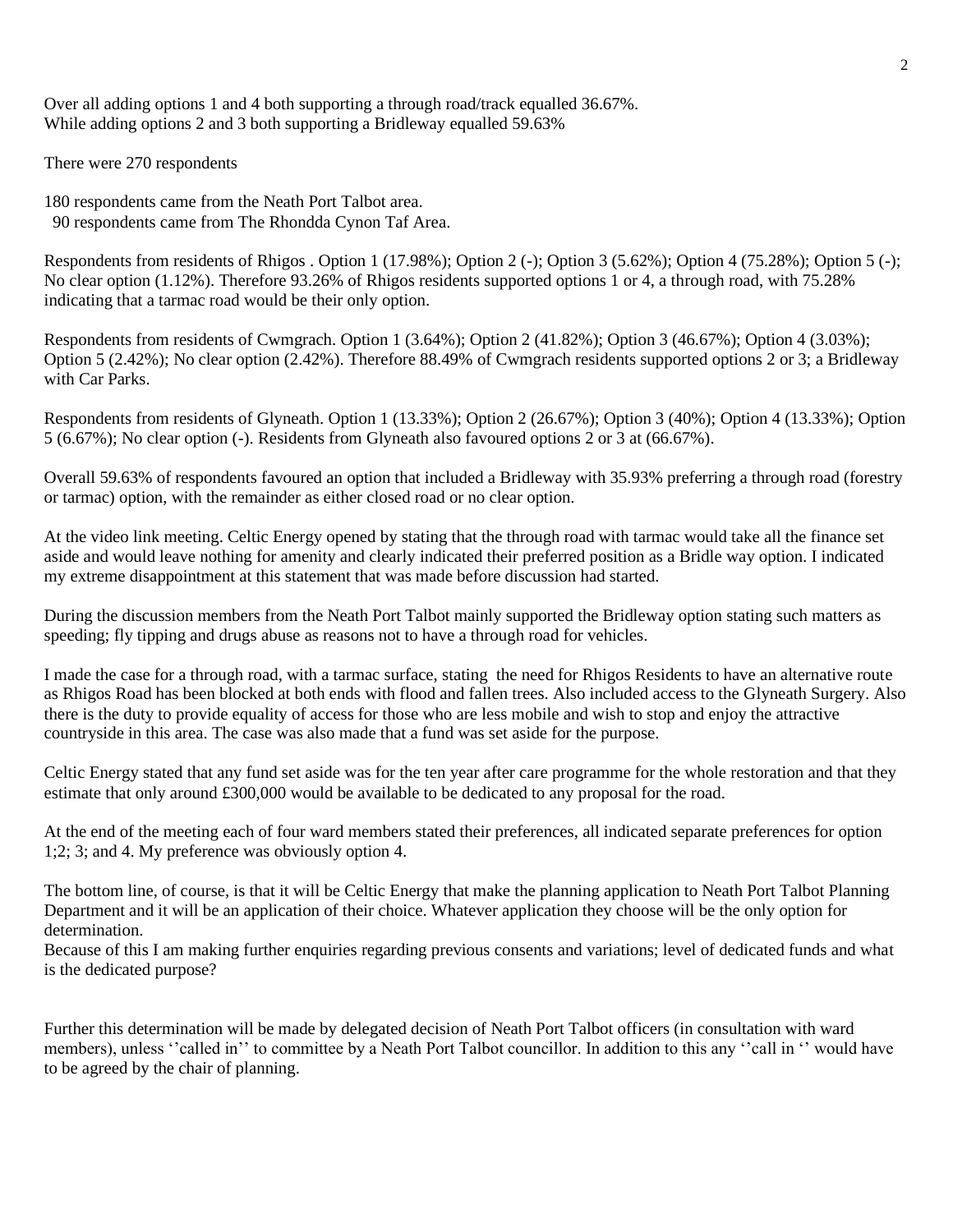e. Dangerous trees on Rhigos Road – Cllr. Thomas has investigated who owns the ground and it is the owners of the Industrial Estate

### **2020/69 Planning**

It was resolved to note:

No planning received

The Tower planning application has been passed.

No application from Enviroparks yet.

### **2020/70 County Borough Council Matters**

It was resolved that the following complaints be passed on to Councillor G Thomas for his attention.

- a. The bins at Heol y Graig and near the shop need emptying more often
- b. Rubbish bags have been dumped in the Ffyndaff entrance.
- c. The hedges and footpaths up to the New Inn need cutting back.
- d. The left hand side footpath coming up from Hirwaun needs inspecting.
- e. Cars have been heard on the old parish road in the early hours
- f. The Glynneath bank is breaking up
- g. Food recycling is being emptied by the refuse collectors from food bags into plastic recycling bags.
- h. All bus shelters in the area need cleaning.
- i. The wooden fence opposite the school is broken and the ditch needs cleaning.
- j. Cars are turning into Min Afon, this has been reported to the police.

### **2020/71 Correspondence**

It was resolved to receive the following correspondence.

No correspondence received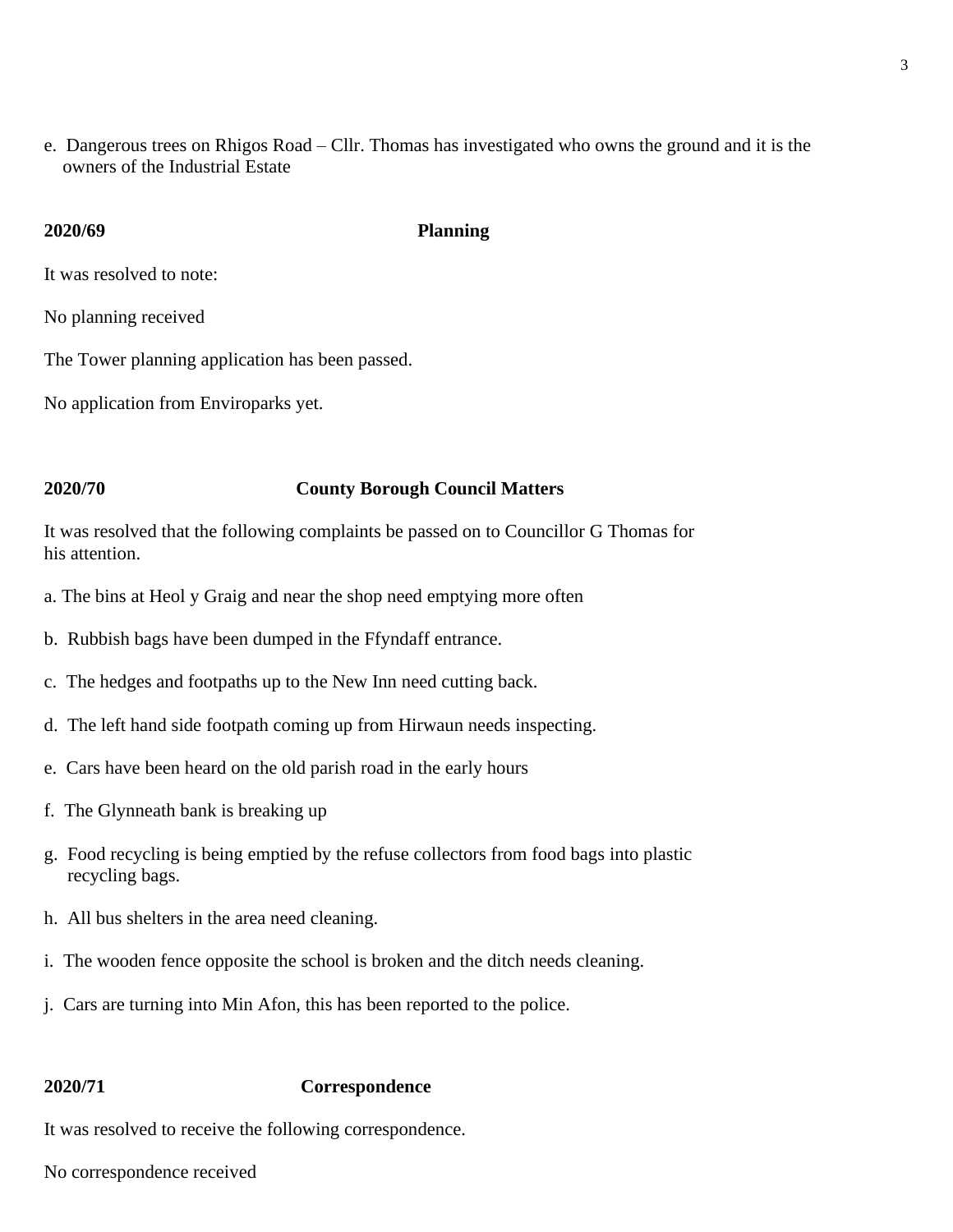## **2020/72 Rhigos Allotments**

Cllr. Wagner will ask Cllr. Smith to spray the paths. Some plots are not being maintained.

**2020/73 Rhigos Signs**

The new sign is ready to be delivered

## **2020/74 Accounts**

The clerk's payrise is 2.75% in line with local government.

| $B T(2$ invoices)     | £326.60 |
|-----------------------|---------|
| Zoom                  | £14.39  |
| <b>B</b> Gas          | £58.57  |
| Swalec                | £255.30 |
| Welsh Water           | £19.72  |
| A Thomas (cemetery)   | £435.00 |
| S H Powell (postages) | £20.16  |
| Wages and tax         | £449.06 |

| £29,594.62 |
|------------|
| £3824.75   |
| £4550.68   |
| £2829.64   |
| £2487.88   |
| £23,000.00 |
| £14,259.91 |
|            |